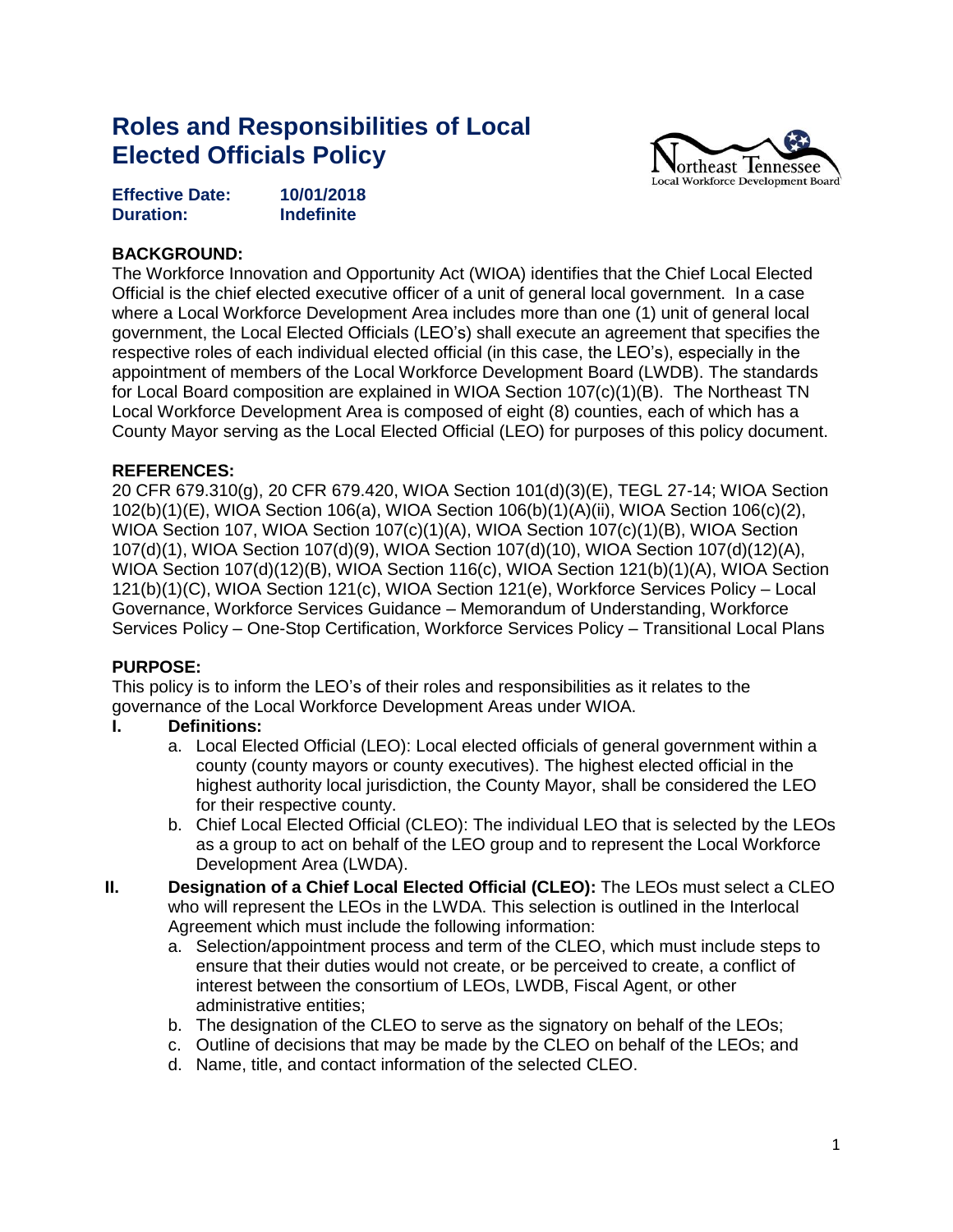#### **III. Major Responsibilities of the CLEO:** CLEOs are tasked with the following responsibilities:

- a. **Appointment of members to the LWDB (WIOA Section 107(c)(1)(A)):**  The CLEO is authorized to appoint the members of the LWDB in accordance with criteria established by the Governor in partnership with the State Workforce Development Board (SWDB or State Board). This agreement should include the agreed-upon means by which the CLEO will appoint members to the LWDB (TEGL 27-14). (Workforce Services Policy – Local Governance available at: https://www.tn.gov/assets/entities/labor/attachments/Completed\_WFS\_Policy\_\_Local \_Governance.pdf)
- b. **Submission of regional and local plans (WIOA Section 106(c)(2) and WIOA Section 107(d)(1) Local Plans)**:

Each CLEO, in partnership with the Local Board, shall develop and submit to the Governor a four (4) year Local Plan. The Local Plan shall support the strategy described in the State Plan, in accordance with WIOA Section 102(b)(1)(E), and otherwise be consistent with the State Plan. If the local area is part of a planning region, the LWDB shall comply with WIOA Section 106(c)(2) in the preparation and submission of a Regional Plan. At the end of the first two (2) year period of the four (4) year Local Plan, each CLEO and LWDB shall review the Local Plan. Each CLEO, in partnership with the LWDB, shall prepare and submit modifications to the Local Plan to reflect changes in labor market and economic conditions or in other factors affecting the implementation of the local plan.

- Local Plans will be offered a comment period of 30 days before being electronically submitted
- Plan submission shall be made by e-mail by a local designated single point of contact appointed by the CLEO
- c. Designate the Local Grant Recipient for Funds Allocated to the Local Area (WIOA Section 107(d)(12)(B)
- d. Appointment of the Fiscal Agent for the LWDA (20 CFR 679.420)
- e. Approval of the designation and certification of One-Stop Operators (Workforce Services Policy – One-Stop Delivery)
- f. Develop Memorandum of Understanding with One-Stop Partners (Workforce Services Guidance – Memorandum of Understanding)
- g. Oversee the One-Stop Service Delivery System (WIOA Section 121(e))
- h. Approve and oversee the LWDB budget (WIOA Section 107(d)(12)(A))
- i. Request LWDA designation and AJC certification
- j. Provide input to establish the bylaws of the LWDB (20 CFR 679.310(g))
- k. Negotiate and reach agreement on local performance measures (WIOA Section 107(d)(9))
- l. Establish agreements between all LWDA LEOs and Between LEOs and LWDB.

## **IV. Local Grant Recipient for Funds Allocated to the Local Area (WIOA Section 107[d][12][B])**

The Alliance for Business and Training shall serve as the grant recipient for WIOA funds in NETLWDA. Notwithstanding this designation, the Local Elected Officials of NETLWDA shall be liable for any misuse of the funds allocated to the local area. Liability is shared by all counties in NETLWDA, as outlined in the Interlocal Agreement. In order to assist in the administration of the grant, the CLEO may designate an entity as a Fiscal Agent to serve as a grant sub-recipient for such funds. This designation shall not relieve the LEOs of the liability for misuse of the funds. The Alliance for Business and Training has been designated as Fiscal Agent.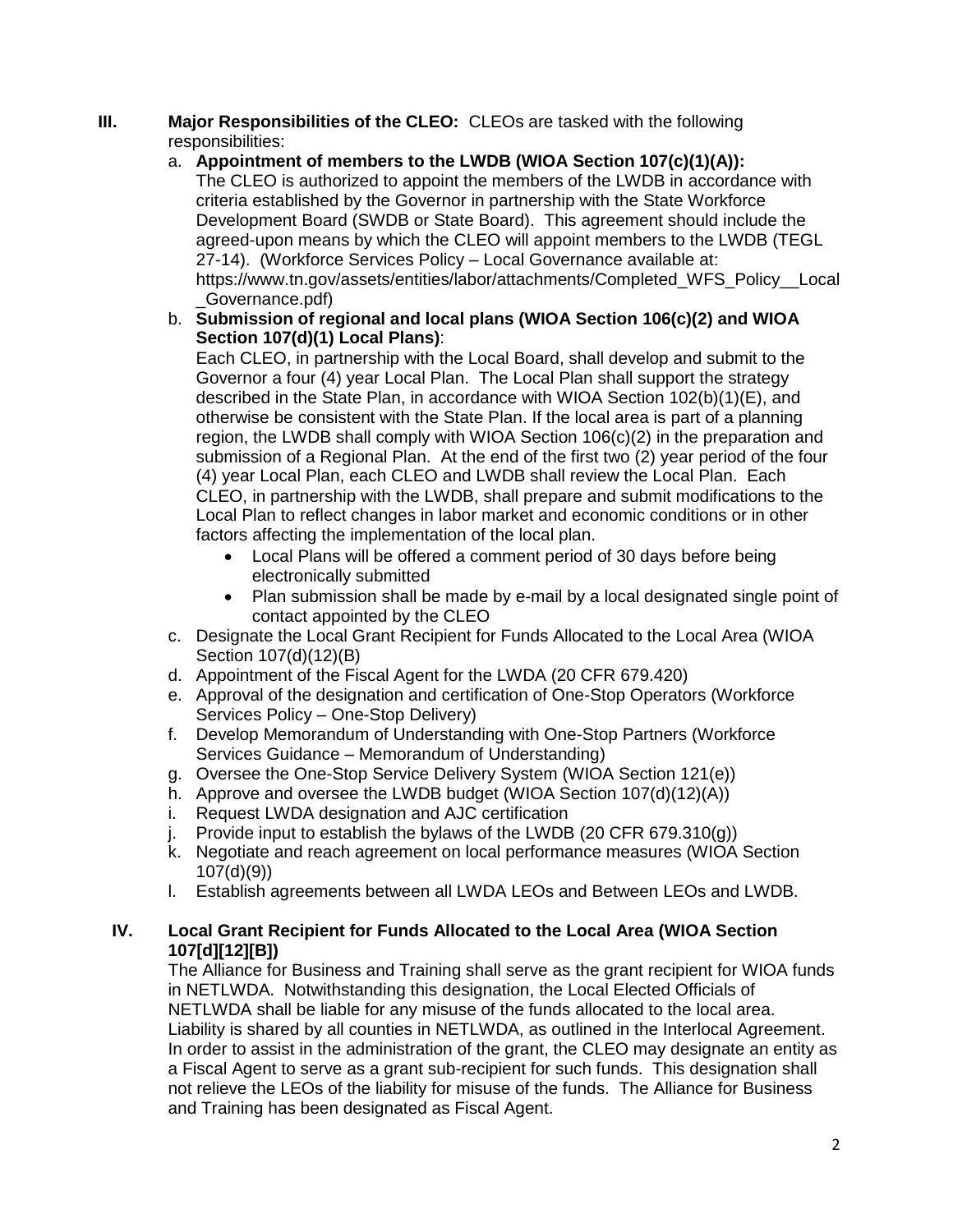The CLEO and NETLWDB has established a WIOA compliant system structure. A compliant WIOA system structure consists of properly establishing the WIOA roles outlined below:

- a. Fiscal Agent
- b. Staff to the Board
- c. One-Stop-Operator
- d. Career Service Providers
- e. Other Service Providers

## **V. Appointment of the Fiscal Agent (20 CFR 679.420)**

The CLEO may serve as the Fiscal Agent, or may designate a Fiscal Agent. If the CLEO designates a Fiscal Agent, the CLEO must ensure this agent has clearly defined roles and responsibilities. For NETLWDA, the Alliance for Business and Training shall serve as the Fiscal Agent. The Fiscal Agent acts only on the direction and authorization of the CLEO and the LWDB. In general, the fiscal agent is responsible for the following functions:

- Receipt of funds;
- Ensure sustained fiscal integrity and accountability for expenditures of funds in accordance with the Uniform Guidance, WIOA, and the corresponding Federal Regulations and state policies;
- Respond to audit financial findings;
- Maintain proper accounting records and adequate documentation;
- Prepare financial reports; and
- Provide technical assistance to sub-recipients regarding fiscal issues.
- **VI. Approval of the Designation and Certification of One-Stop Operators (See Workforce Services Policy– One-Stop Certification and WIOA Section 107(d)(10)):**  Consistent with an approved State Plan, the NETLWDB, with the agreement of the CLEO, is authorized to designate or certify One-Stop Operators and to terminate for cause the eligibility of such operators.

Required One-Stop Partners are entities that carry out:

- Programs carried out under Title I (Workforce Development Activities) of WIOA;
- Programs authorized under Wagner-Peyser;
- Adult Education and literacy activities authorized under Title II of WIOA;
- Programs authorized under Title I of the Rehabilitation Act of 1973 (other than Sec. 112 [Client Assistance Program under Basic Vocational Rehabilitation Services] or part C [American Indian Vocational Rehabilitation Services] of Title I of such Act);
- Activities authorized under Title V [Community Service for Older Americans] of the Older American Act of 1965;
- Career and technical education programs at the postsecondary level authorized under the Carl D. Perkins Career and Technical Education Act of 2006;
- Activities authorized under chapter 2 [Adjustment Assistance for Workers] of Title II of the Trade Act of 1974;
- Activities authorized under chapter 41 of title 38, United States Code [Job Counseling, Training, and Placement Service for Veterans];
- Employment and training activities carried out under the Community Services Block Grant;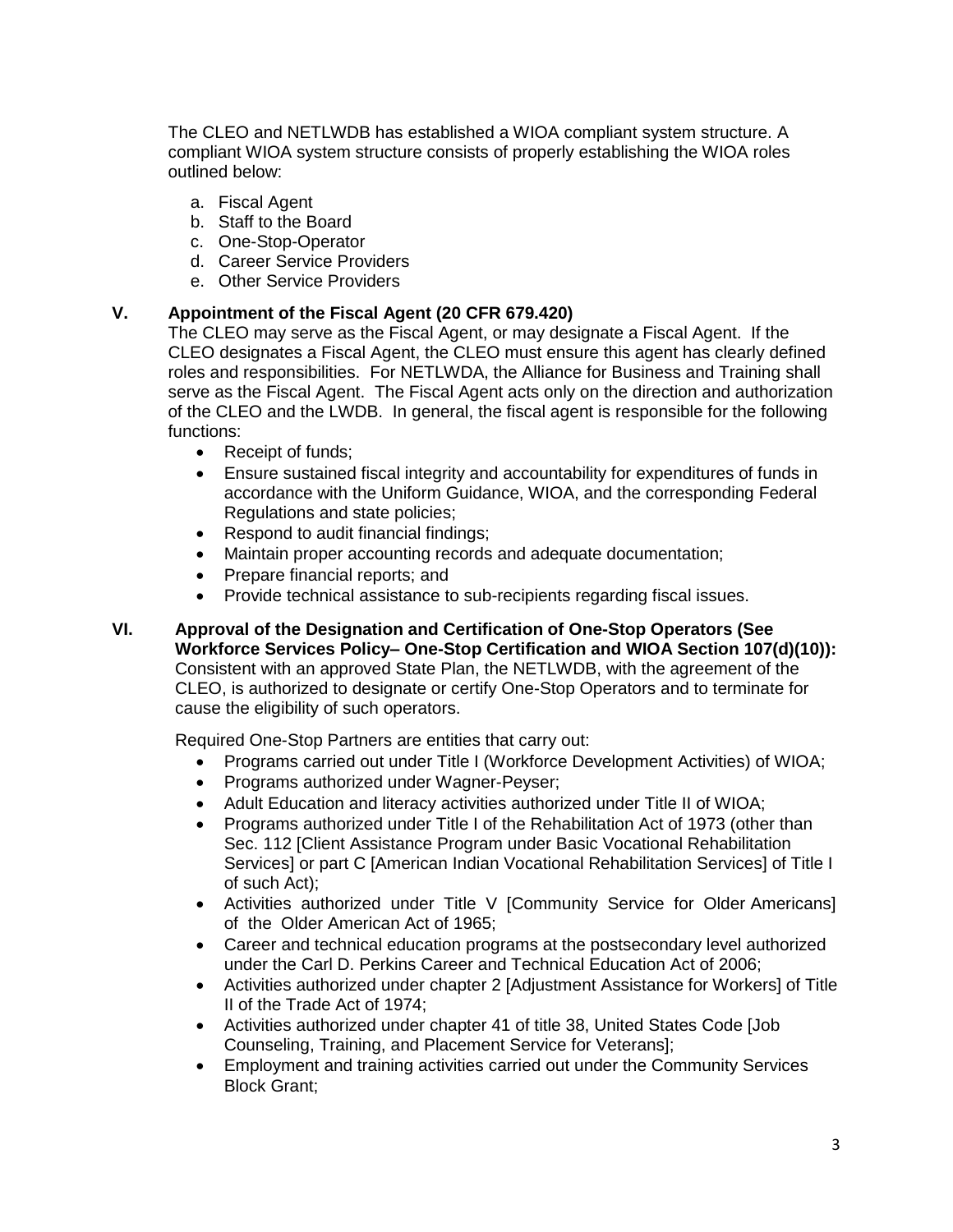- Employment and training activities carried out by the Department of Housing and Urban Development;
- Programs authorized under State unemployment compensation laws;
- Programs authorized under section 212 [Responsible reintegration of offenders] of the Second Chance Act of 2007; and
- Programs authorized under part A [Block Grants to States for Temporary Assistance for Needy Families] of Title IV of the Social Security Act, unless the option to remove the entity carrying out such programs as a required partner is exercised by the Governor in accordance with WIOA Section 121(b)(1)(C).

With the approval of the NETLWDB and the CLEO, other entities that carry out workforce development programs may be AJC Partners for the local area and carry out responsibilities described in WIOA Section 121(b)(1)(A).

#### **VII. Develop Memorandum of Understanding with One-Stop/AJC Partners (WIOA Section 121[c])**

The NETLWDB, with the agreement of the CLEO, shall develop and enter into a Memorandum of Understanding (MOU) between the LWDB and One-Stop Partners concerning the operation of the One-Stop Service Delivery System in the local area.

#### **VIII. Oversee the One-Stop Service Delivery System**

Consistent with an approved State Plan, the NETLWDB, with the agreement of the CLEO, shall conduct oversight with respect to the One-Stop Service Delivery System in the local area. (WIOA Section 121€).

#### **IX. Approve and Oversee the LWDB budget**

The NETLWDB shall develop a budget for the activities of the LWDB, consistent with the Local Plan and subject to the approval of the CLEO, which should include insight from all LWDA LEO's. (WIOA Section 107(d)(12)(A)).

#### **X. Request LWDA Designation**

The NETLWDA CLEO requested the official designation of the NETLWDA. NETLWDA consists of Carter, Greene, Hancock, Hawkins, Johnson, Sullivan, Unicoi, and Washington counties. (WIOA Section 101[d][3][E], WIOA Section 106[a], and WIOA Section 106[b][1][A][ii])

## **XI. AJC Certification**

- a. Involvement of Partners**:** Following submission of the Notice of Intent to Apply for Certification, all AJC Partners worked collaboratively to develop their certification application package. In order to request a certification application review, the following components were submitted to the Workforce Services Division, Tennessee Department of Labor and Workforce Development
	- A completed Notice of Intent to Apply, jointly signed by the lead CLEO [Chief Local Elected Official] and the membership of the Regional Planning Council;
	- An assessment of the region, including the sector strategies for the reason, the workforce development needs of the key employers (or a plan to identify them), and a plan for how the system will address those identified needs for the following two-year period; and
	- A Memorandum of Understanding signed by all partners.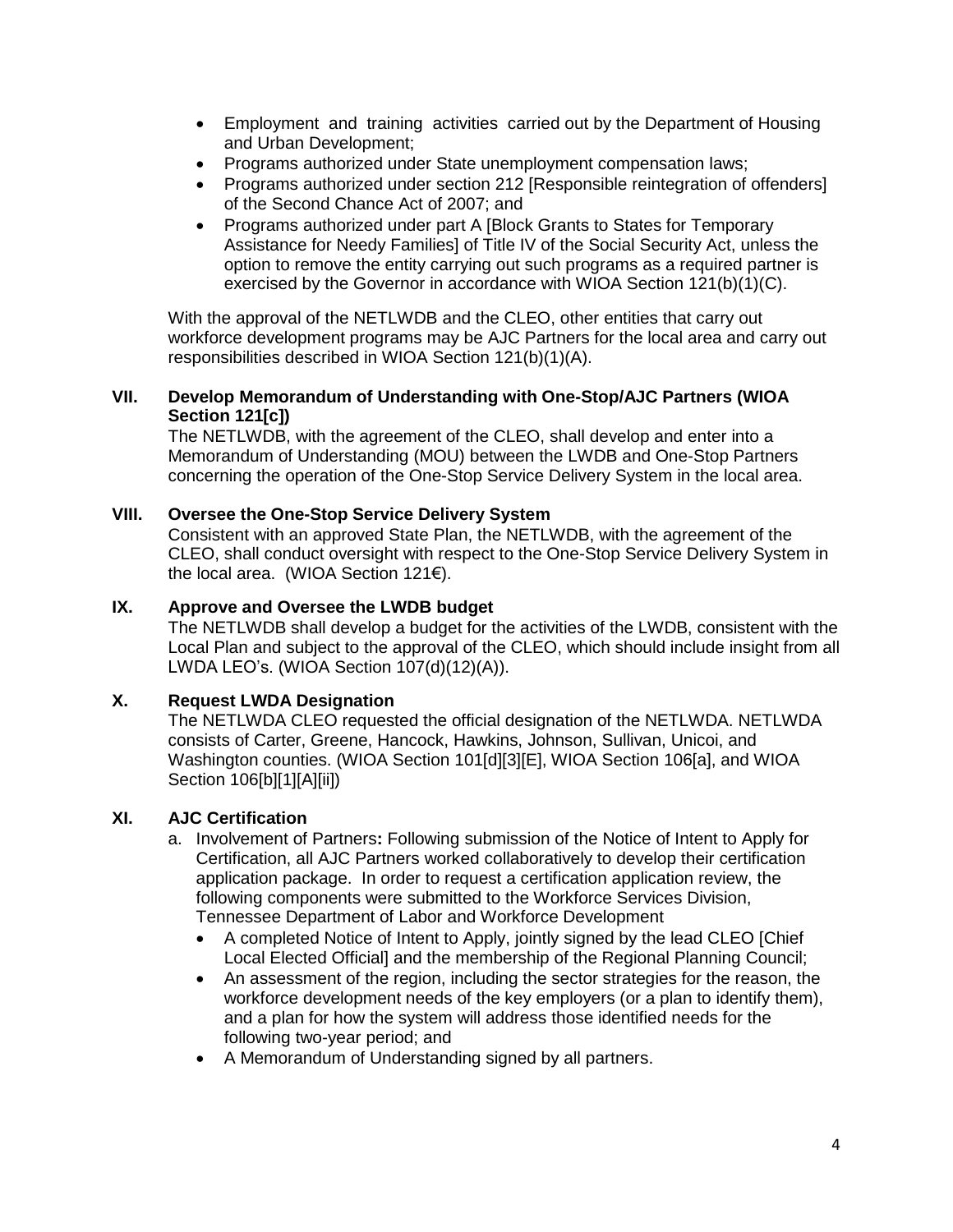The complete results of the system's pre-certification self-assessment, which should include relevant discussion of how any deficiencies identified during the initial Self-Assessment have been addressed in advance of the certification review. (See Workforce Services Policy–One-Stop Certification.)

b. In accordance with State Workforce Development Board/TDLWD Guidance, the NETLWDB shall conduct future AJC Certifications.

## **XII. Provide Input to Establish the Bylaws of the LWDB**

The LWDB must establish by-laws, consistent with State policy for Local Board membership, that at a minimum address:

- The nomination process used by the CLEO to select the Local Board Chair and members;
- The term limitations and how the term appointments will be staggered to ensure only a portion of membership expires in a given year;
- The process to notify the CLEO of a WDB member vacancy to ensure a prompt nominee;
- The proxy and alternative designee process that will be used when a WDB member is unable to attend a meeting and assigns a designee;
- The use of technology, such as phone and Web-based meetings, that will be used to promote WDB member participation;
- The process to ensure WDB members actively participate in convening the workforce development system's stakeholders, brokering relationships with a diverse range of employers, and leveraging support for workforce development activities; and
- A description of any other conditions governing appointment or membership on the Local Board as deemed appropriate by the CLEO.

## **XIII. Negotiate and Reach Agreement on Local Performance Measures**

The NETLWDB, the Chief Local Elected Official, and the Governor shall negotiate and reach agreement on local performance accountability measures as descried in WIOA Section 116(c).

#### **XIV. Establish Agreements Between all LWDA LEOs and Between LEOs and LWDB:**

Local Elected Officials shall execute an Interlocal Agreement and a Local Board Partnership Agreement.

- a. **The Interlocal Agreement** (WIOA Section 107[c][1][B]): An Interlocal Agreement between the Local Elected Officials is required. The Interlocal Agreement is a binding agreement between all Local Elected Officials (LEOs) in a local area that designates authority to one (1) CLEO and outlines LEO responsibilities within the LWDA. This agreement must be updated within ninety (90) days of the election of a new CLEO. (See Workforce Services Guidance – Memorandum of Understanding and 20 CFR 679.420). Options available to the LEOs in the formation of this agreement may include, but are not limited to, the following:
	- Selection of the Chief Local Elected Official:
	- Designation of a grant recipient;
	- Appoint an entity to serve as Fiscal Agent and document such appointment in the Interlocal Agreement; or
	- Method for proportionate assumption of liability;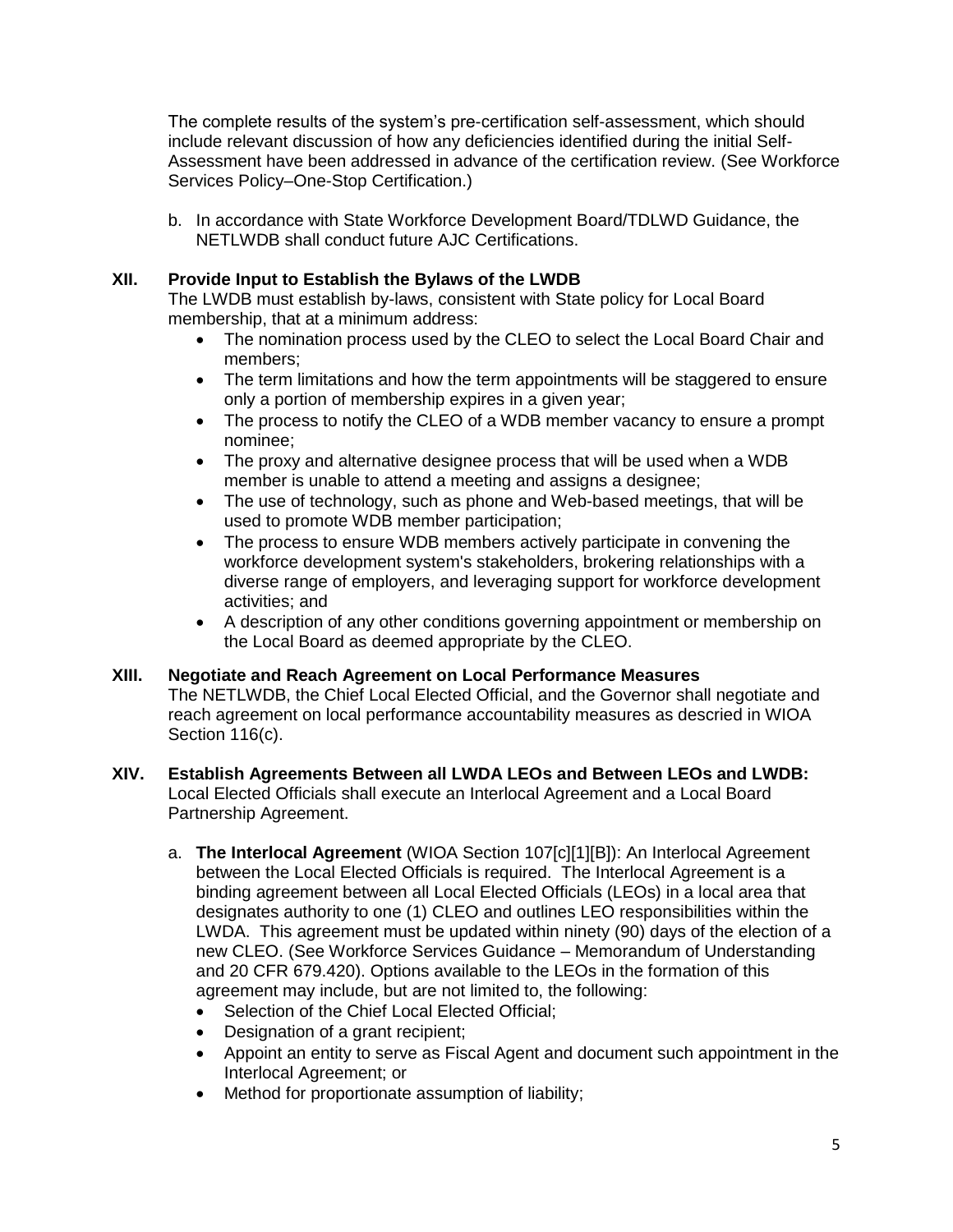- If the CLEO appoints a Fiscal Agent, there must be a written agreement with that entity to clarify that the designation of a Fiscal Agent shall not relieve the LEOs of the liability for any misuse of grant funds;
- Have other locally developed procedures consistent with the Act and described in the Interlocal Agreement;
- Options available to the CLEO may include, but are not limited to:
	- Review and approve actions taken by the NETLWDB relating to the designation of one-stop operators and their termination for cause;
	- Appoint a committee of LEOs to review actions of the NETLWDB to designation of one-stop operators and their termination for cause;
	- Review and approve the plan as developed by the LWDB;
	- Appoint a committee of LEOs to develop the plan in conjunction with a similar committee of the LWDB;
	- **Designate one or more LEOs to serve on the LWDB's planning committee;**
	- Designate one or more LEOs to monitor the LWDB's planning committee and report to the LEOs; or
	- **Have other locally developed procedures consistent with the Act and** described in the Interlocal Agreement.
- Options available to the CLEO, regarding MOUs, may include, but are not limited to:
	- Review and approve the Memorandum of Understanding (MOU) developed by the LWDB;
	- Appoint a committee of LEOs to assist the LWDB (or relevant committees thereof) in the development of the MOU;
	- The CLEO may approve and sign the MOU;
	- **Have other locally developed procedures consistent with the Act and** described in the Interlocal Agreement.
- Options available to the CLEO, concerning the LWDB budget, may include, but are not limited to:
	- Review and approve the budget of the LWDB;
	- Appoint LEOs to serve on a budget committee of the body of LEOs, which will review and approve monitoring activities of the LWDB, with or without further approval by the LEOs as a body
	- **•** Appoint one or more LEO's to serve on the budget committee of the LWDB; or
	- **Have other locally developed procedures consistent with the Act and** described in the Interlocal Agreement.
- b. **The Partnership Agreement:** The Partnership Agreement between the LEOs of the eight (8) county Northeast TN Local Workforce Development Area and the LWDB outlines the purpose of the Agreement and provides guidance on the nomination and appointment of members to the LWDB. This agreement defines that the CLEO has sole appointing authority and must solicit nominations in order to fill LWDB vacancies. It defines the budget approval process and how meeting agendas should be set. Finally, the agreement must outline how LWDBs will work with the CLEO to discuss and execute the strategy, vision and goals for the LWDA.
	- The NETLWDA Partnership Agreement outlines the processes for nomination, appointment and removal of LWDB members;
	- The NETLWDB is the body certified as such by the governor of the State of Tennessee. The Partnership Agreement recognizes the responsibility of the